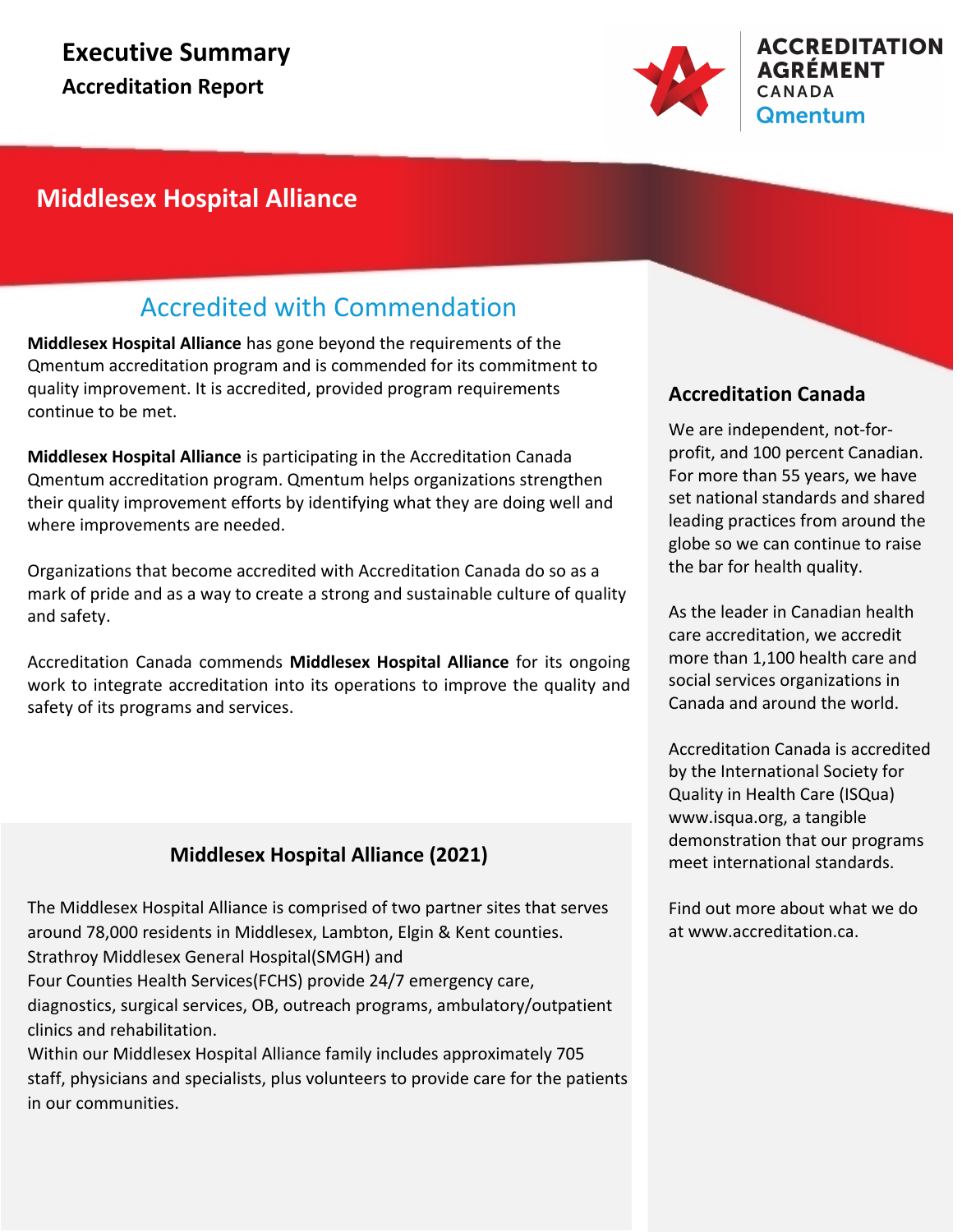## **Demonstrating a commitment to quality and safety**

Accreditation is an ongoing process of evaluating and recognizing a program or service as meeting established standards. It is a powerful tool for quality improvement. As a roadmap to quality, Accreditation Canada's Qmentum accreditation program provides evidence-informed standards, tools, resources, and guidance to health care and social services organizations on their journey to excellence.

As part of the program, most organizations conduct an extensive self-assessment to determine the extent to which they are meeting the Accreditation Canada standards and make changes to areas that need improvement. Every four years, Accreditation Canada surveyors, who are health care professionals from accredited organizations, visit the organization and conduct an on-site survey. After the survey, an accreditation decision is issued and the ongoing cycle of assessment and improvement continues.

This Executive Summary highlights some of the key achievements, strengths, and opportunities for improvement that were identified during the on-site survey at the organization. Detailed results are found in the organization's Accreditation Report.

### **On-site survey dates**

October 3, 2021 to October 8, 2021

#### **Locations surveyed**

- · **2** locations were assessed by the surveyor team during the on-site survey. Locations and sites visited were identified by considering risk factors such as the complexity of the organization, the scope of services at various sites, high or low volume sites, patient flow, geographical location, issues or concerns that may have arisen during the accreditation cycle, and results from previous on-site surveys. As a rule, sites that were not surveyed during one accreditation cycle become priorities for survey in the next.
- · All sites and services are deemed **Accredited with Commendation** as of the date of this report.

See **Appendix A** for a list of the locations that were surveyed.

#### **Standards used in the assessment**

· **14 sets of standards** were used in the assessment.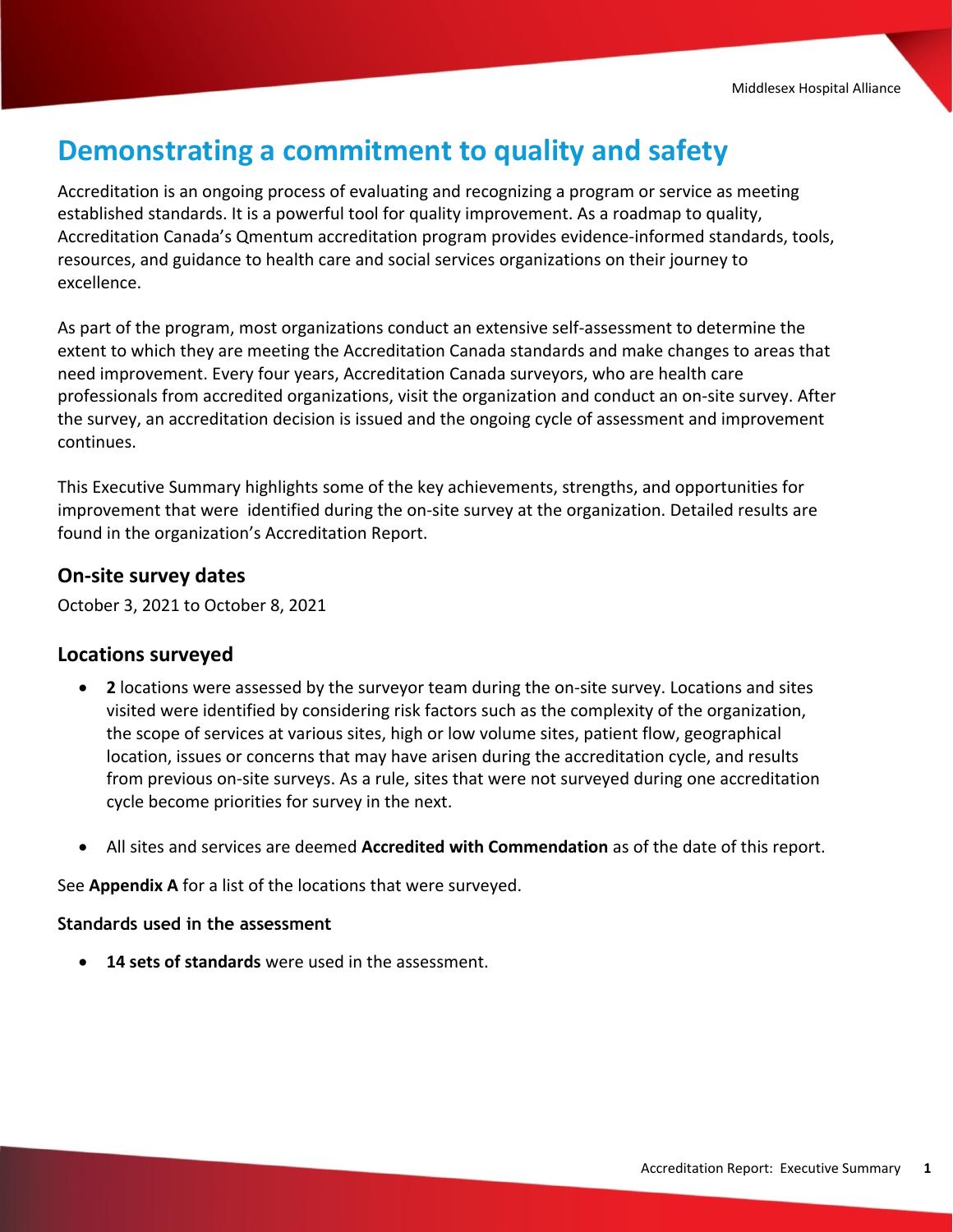## **Summary of surveyor team observations**

*These surveyor observations appear in both the Executive Summary and the Accreditation Report.*

During the on-site survey, the surveyor team undertook a number of activities to determine the extent to which the organization met the accreditation program requirements. They observed the care that was provided; talked to staff, clients, families and others; reviewed documents and files; and recorded the results.

This process, known as a tracer, helped the surveyors follow a client's path through the organization. It gives them a clear picture of how service is delivered at any given point in the process.

The following is a summary of the surveyor team's overall observations.

#### \*\*\*

Middlesex Hospital Alliance is commended on its decision to invite Accreditation Canada to assess its compliance with Accreditation Canada's standards and Required Organizational Practices. It was evident that the hospital was well prepared for the survey, and that staff actively participated in the process.

Middlesex Hospital Alliance is located in southwestern Ontario, and includes the Strathroy Middlesex General Hospital in Strathroy and the Four Counties Health Services site in Newbury. This organization serves approximately 78,000 residents of Middlesex, Lambton, Elgin, and Kent Counties. Middlesex Hospital Alliance shares a board, leadership team, medical staff, management team, and corporate services. There are two foundations, one for the Newbury hospital site and the other for the Strathroy hospital site.

Strathroy Middlesex General Hospital is the third largest employer in the municipality of Strathroy-Caradoc. It has 54 acute inpatient beds with over 24,753 emergency visits, 39,196 ambulatory visits, 2,256 surgical visits, and 82 births per year. Four Counties Health Services has 12 inpatient beds with 10,710 emergency visits and 8,338 ambulatory visits in the past year.

In 2020, Middlesex Hospital Alliance became an Ontario Health Team partner with Western Ontario Health (London-Middlesex). The leaders are pleased to be part of this team, and are committed to doing their part to streamline healthcare services and improve patient outcomes.

The board of directors is skills-based, and uses a talent matrix when recruiting new members. They recently revised their roles and responsibilities as a governing body, and are aware that oversight for patient safety, risk management, and quality improvement are fundamental roles of governance. The board takes ownership of board accountability, strategic planning, and fiscal oversight. The board is regularly briefed on quality and safety incidents, data, cause and effect analysis, and clinical outcomes. Regular reporting to the board of directors through an aligned committee structure ensures the organization's priorities related to quality and safety are accessible and addressed. The board is proud of its efforts, and that of the organization, in driving quality from the boardroom to the

bedside.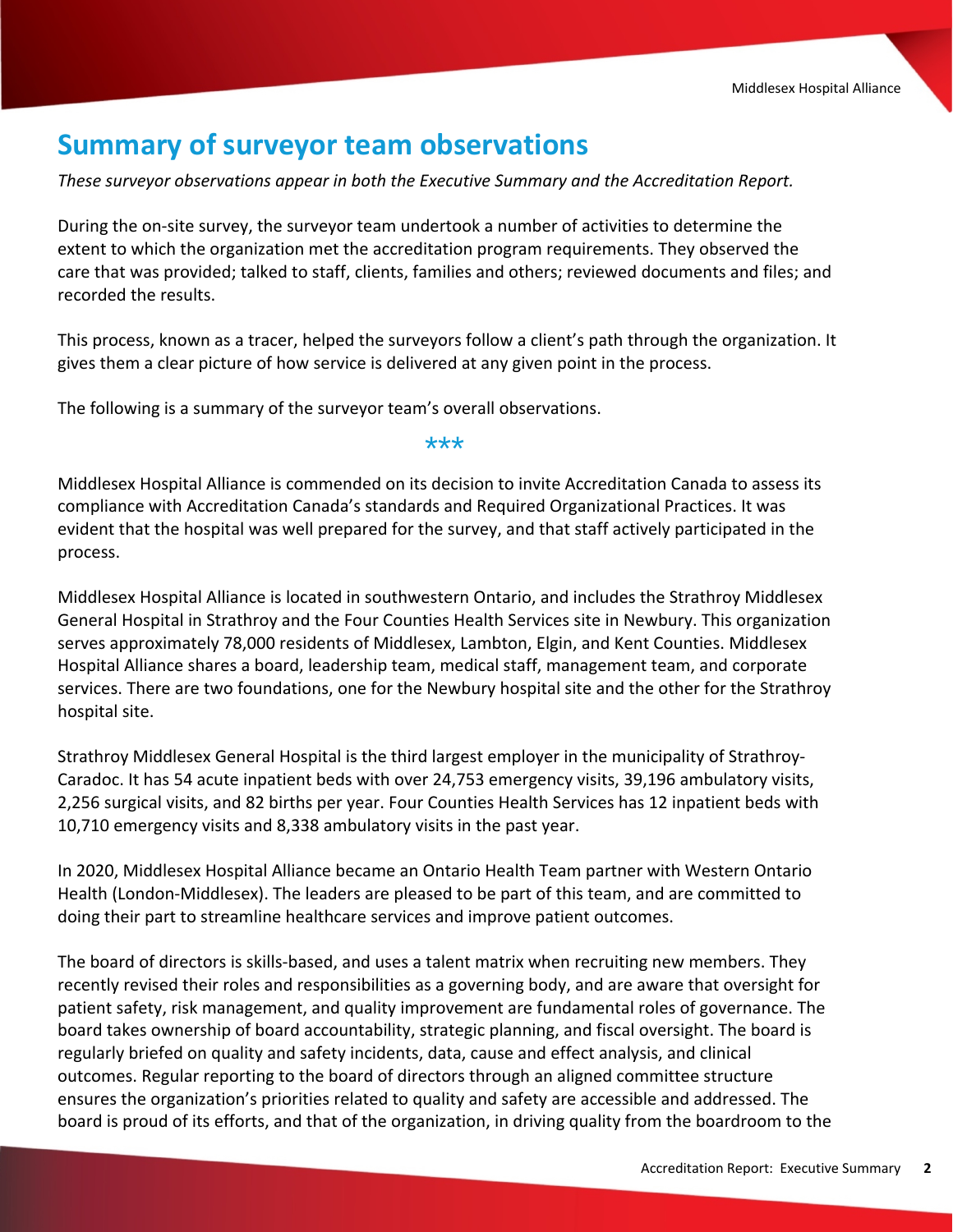#### bedside.

Work has begun on the pre-capital planning submission, which has been presented to the Ministry of Health and Long-Term Care, and Ontario Health. Middlesex Hospital Alliance is working towards constructing new operating rooms, intensive care unit, diagnostic imaging, and an obstetrical unit, with over 50,000 square feet of new buildings at the Strathroy hospital. Approximate 40,000 square feet of the current hospital will undergo redevelopment. This project is expected to cost approximately 95 million dollars. The two hospital foundations are working diligently with the community to assist with capital fund-raising.

Leadership at Middlesex Hospital Alliance is comprised of a mix of senior and new managers. Many of the new managers have been recruited from London hospitals, who noted that they like the culture of a smaller community hospital. The leadership teams meet regularly, and appear to work collaboratively with frontline staff. Staff noted leadership is visible and accessible when support is required. The employees working at Middlesex Health Alliance are dedicated, and care about the health of community members. In view of the current pandemic, staffing shortages do occur, and recruitment and retention of staff is a concern.

The Strathroy Middlesex General Hospital site and the Four Counties Health Services work with the Trillium Gift of Life Network. These hospitals have policies and processes in place for tissue, kidney, and ocular retrievals.

The emergency preparedness program at Middlesex Hospital Alliance has been reviewed, with an update of all emergency procedures and plans. The pandemic plan in place prior to the current pandemic has been modified to reflect the reality of managing a pandemic within the hospital's infrastructure, and maintaining critical services required by the supported community. The pandemic operations committee is an active and engaged multidisciplinary team, that is capable of ramping up and down to respond to the changing requirements of the pandemic.

Middlesex Hospital Alliance works closely with its' community partners. Participants included in the discussions were: regional hospitals' chief executive officers, the chief of police, the director of home and community care, pastoral care, director of client care at Southwest Ontario Aboriginal Health Access Centre, and the western Ontario Health Team. Adjectives used to describe the chief executive officer and leadership team were: "active participants, positive, collaborative, constructive, engaging, personable, team players, partnerships at the core, inclusive, and respectful." Numerous examples were provided by the community partners to demonstrate the stellar qualities, insightfulness, and openness this leadership team displays.

The chief of police appreciated the addition of around-the-clock security, and the transition protocols for mental health patients that are coming out of draft form. He hopes that the work on telehealth assessments and referrals as part of the treatment plan continues, and comes to fruition. The chief executive officer of a regional hospital noted that individual thanks and recognition was given to her staff by the chief executive officer of Middlesex Hospital Alliance during the pandemic, which meant a great deal to staff. The director of the First Nations wellness and health clinic at Four Counties Health Services noted that the leadership team at Middlesex Hospital Alliance are working toward

inclusiveness, and incorporating First Nations rituals into the hospital's practices and protocols. He felt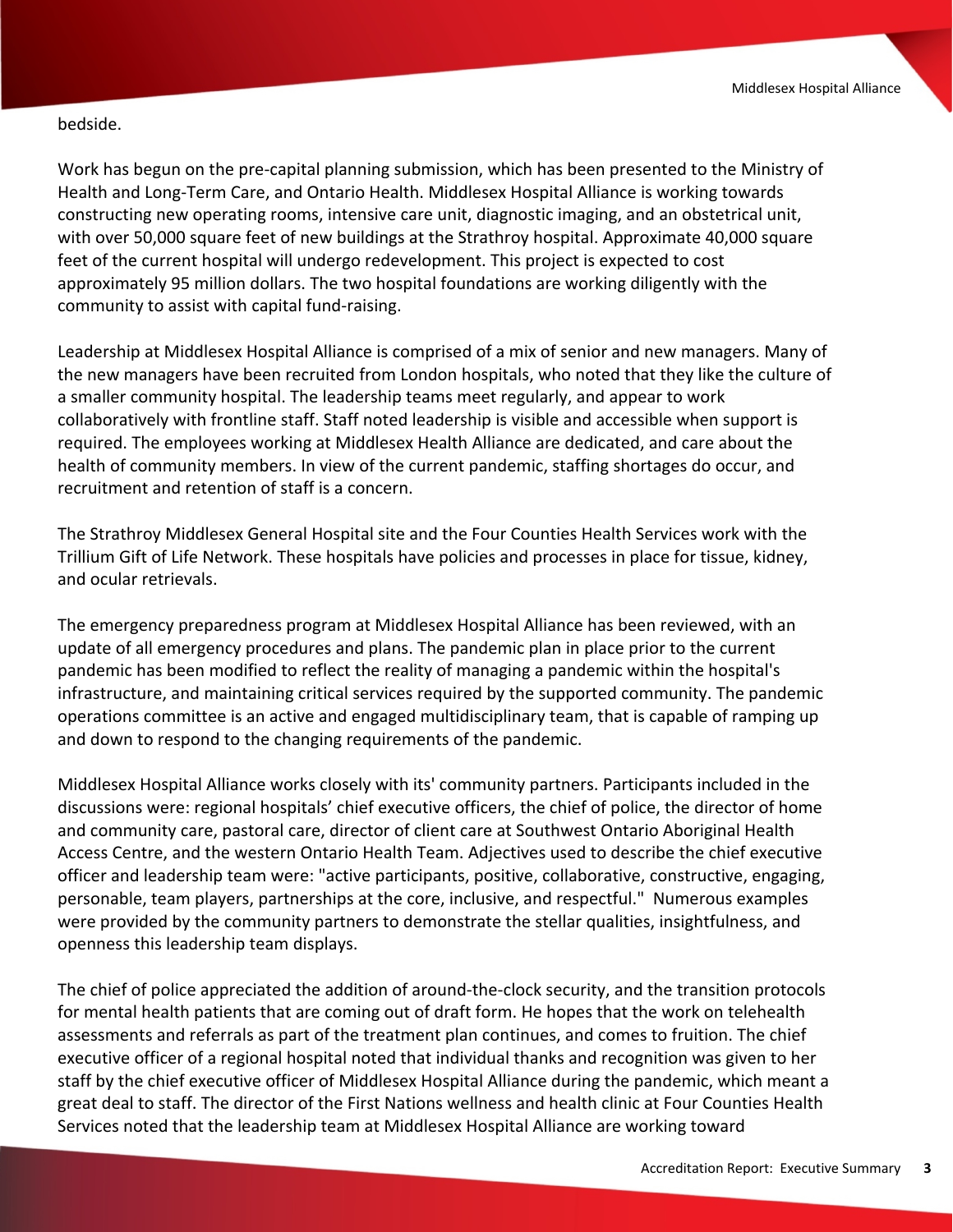inclusiveness, and incorporating First Nations rituals into the hospital's practices and protocols. He felt that racism is being addressed, and that consideration is being given to a First Nations board member at Middlesex Hospital Alliance.

The board and leadership team are strategically developing plans on how to form better relationships with the First Nations community. The organization rented space at Four Counties Health Services for the development of the Southwest Ontario Aboriginal Health Access Centre. This clinic supports programs that meet the health and wellness needs of the First Nations community. Many employees from Middlesex Hospital Alliance recently attended and supported the tribute and recognition day events that were held locally. Middlesex Hospital Alliance is hoping to include First Nations rituals such as smudging and spiritual healing within the physical plants. Staff are required to complete Indigenous cultural training. Middlesex Hospital Alliance is commended and encouraged to continue their efforts to improve relations and incorporate the voice of the First Nations community into their work and space.

In speaking with patients, families, and visitors, the two community hospitals at Middlesex Hospital Alliance are a valued and important part of the community. Some community members who have retired from larger centres to Strathroy have noted that they did so because of the hospital, and its accessibility.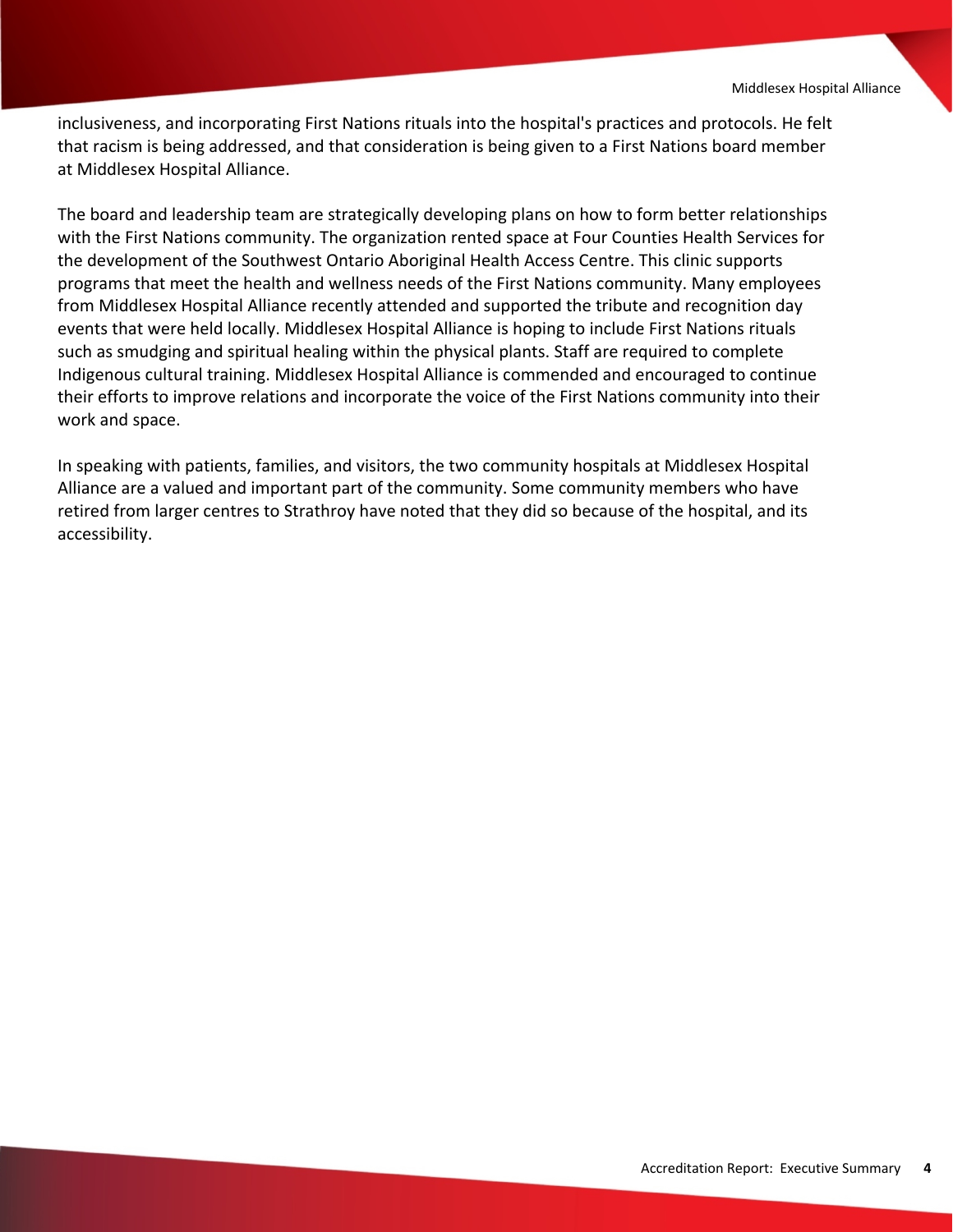## **Overview: Quality dimensions results**

Accreditation Canada uses eight dimensions that all play a part in providing safe, high quality health care.

These dimensions are the basis for the standards, and each criteria in the standards is tied to one of the quality dimensions.

The quality dimensions are:

|            | <b>Accessibility:</b>           | Give me timely and equitable services                   |
|------------|---------------------------------|---------------------------------------------------------|
|            | Appropriateness:                | Do the right thing to achieve the best results          |
|            | <b>Client-centred Services:</b> | Partner with me and my family in our care               |
|            | Continuity:                     | Coordinate my care across the continuum                 |
|            | <b>Efficiency:</b>              | Make the best use of resources                          |
| <b>THT</b> | <b>Population Focus:</b>        | Work with my community to anticipate and meet our needs |
|            | Safety:                         | Keep me safe                                            |
| 6          | <b>Worklife:</b>                | Take care of those who take care of me                  |

Taken together, the dimensions create a picture of what a high quality health care program or service "looks like." It is easy to access, focused on the client or patient, safe, efficient, effective, coordinated, reflective of community needs, and supportive of wellness and worklife balance.

This chart shows the percentage of criteria that the organization met for each quality dimension.



## **Quality Dimensions: Percentage of criteria met**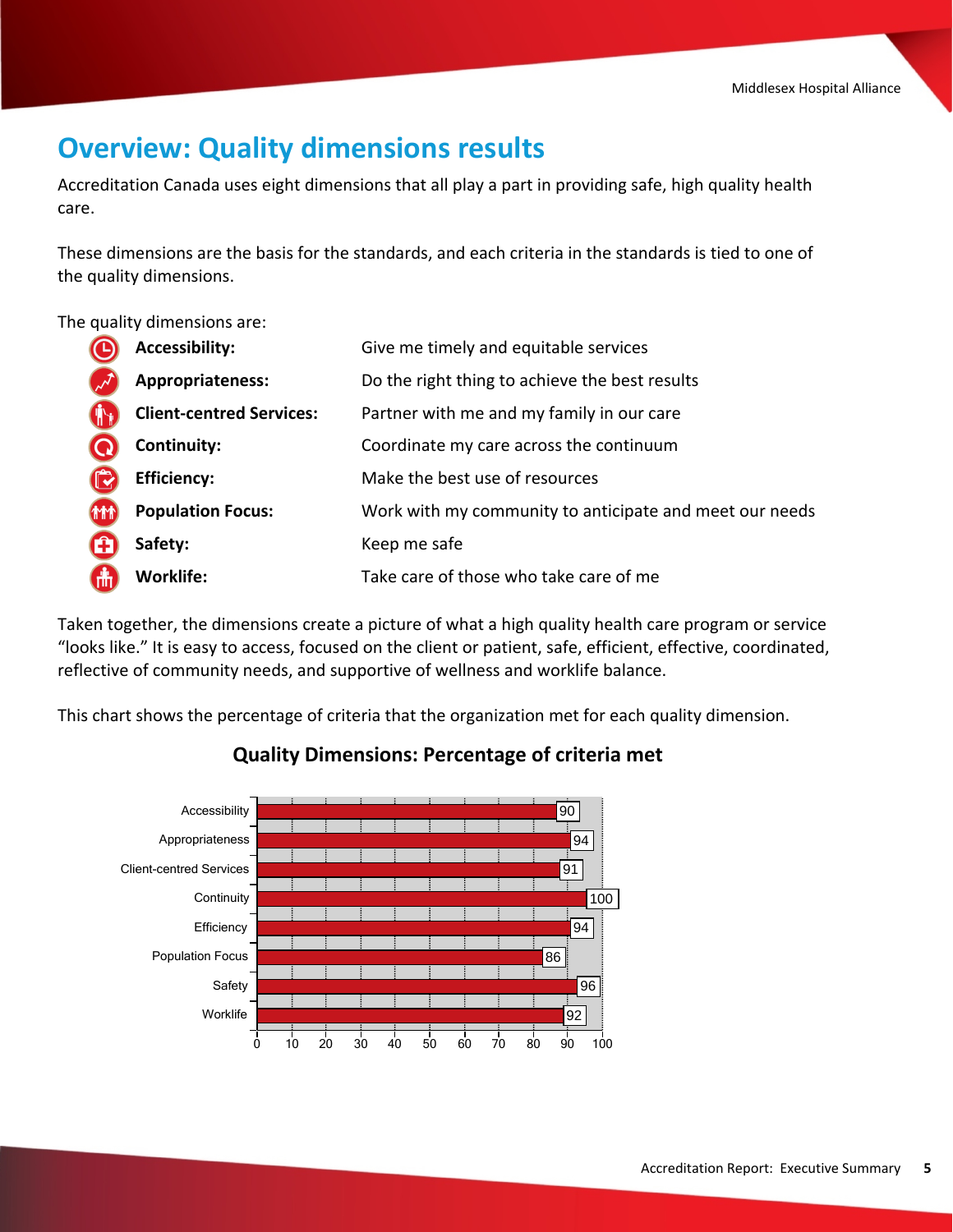## **Overview: Standards results**

All of the standards make a difference to health care quality and safety. A set of standards includes criteria and guidelines that show what is necessary to provide high quality care and service.

Some criteria—specifically those related to safety, ethics, risk management, or quality improvement are considered high priority and carry more weight in determining the accreditation decision.

This chart shows the percentage of high priority criteria and the percentage of all criteria that the organization met in each set of standards.



#### **Standards: Percentage of criteria met**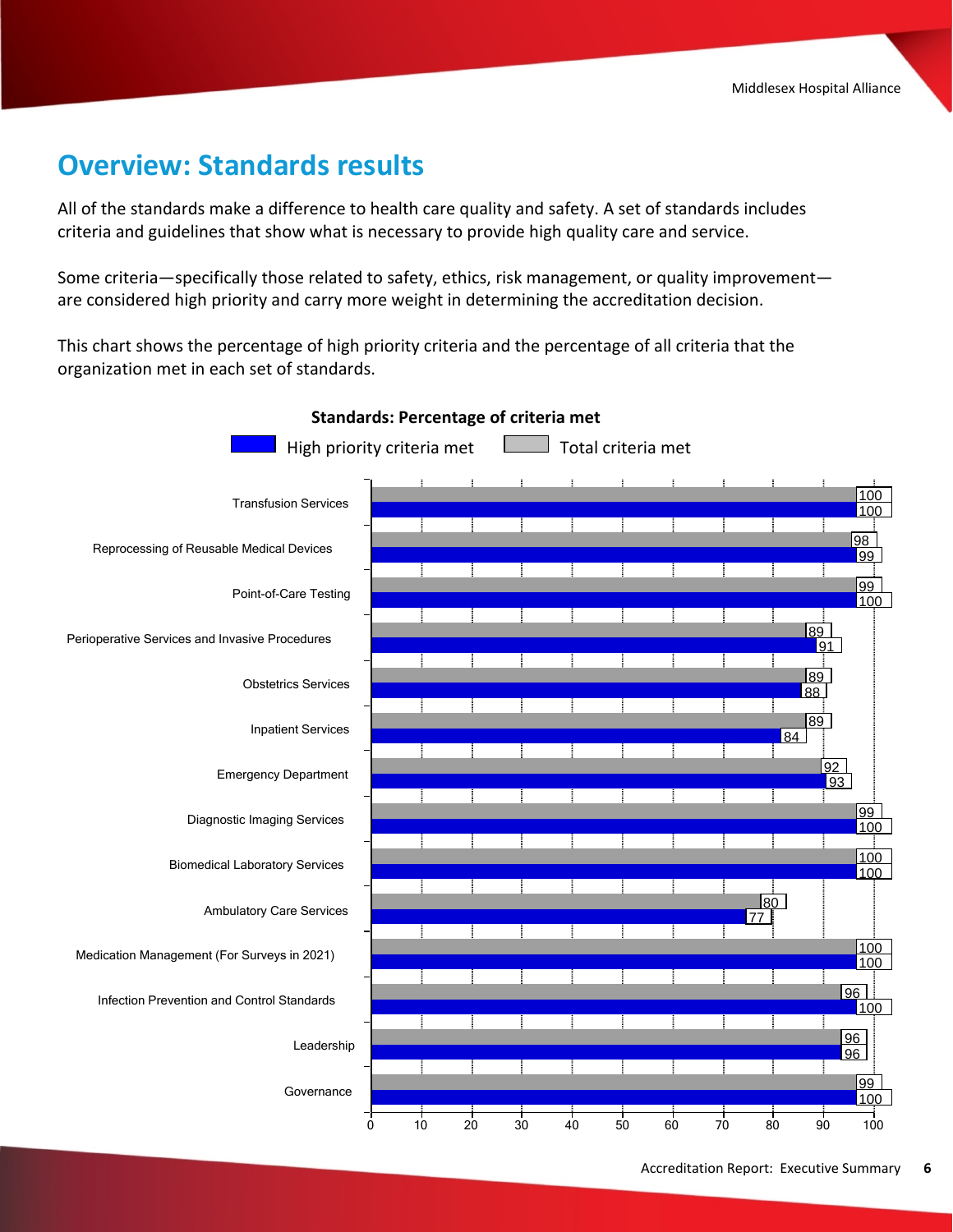## **Overview: Required Organizational Practices results**

Accreditation Canada defines a Required Organizational Practice (ROP) as an essential practice that must be in place for client safety and to minimize risk. ROPs are part of the standards. Each one has detailed tests for compliance that the organization must meet if it is to meet the ROP.

ROPs are always high priority and it is difficult to achieve accreditation without meeting most of the applicable ROPs. To highlight the importance of the ROPs and their role in promoting quality and safety, Accreditation Canada produces the Canadian Health Accreditation Report each year. It analyzes how select ROPs are being met across the country.

ROPS are categorized into six safety areas, each with its own goal:

- · **Safety culture**: Create a culture of safety within the organization
- · **Communication**: Improve the effectiveness and coordination of communication among care and service providers and with the recipients of care and service across the continuum
- · **Medication use**: Ensure the safe use of high-risk medications
- · **Worklife/workforce**: Create a worklife and physical environment that supports the safe delivery of care and service
- · **Infection control**: Reduce the risk of health care-associated infections and their impact across the continuum of care/service
- · **Risk assessment**: Identify safety risks inherent in the client population

See **Appendix B** for a list of the ROPs in each goal area.



#### **ROP Goal Areas: Percentage of tests for compliance met**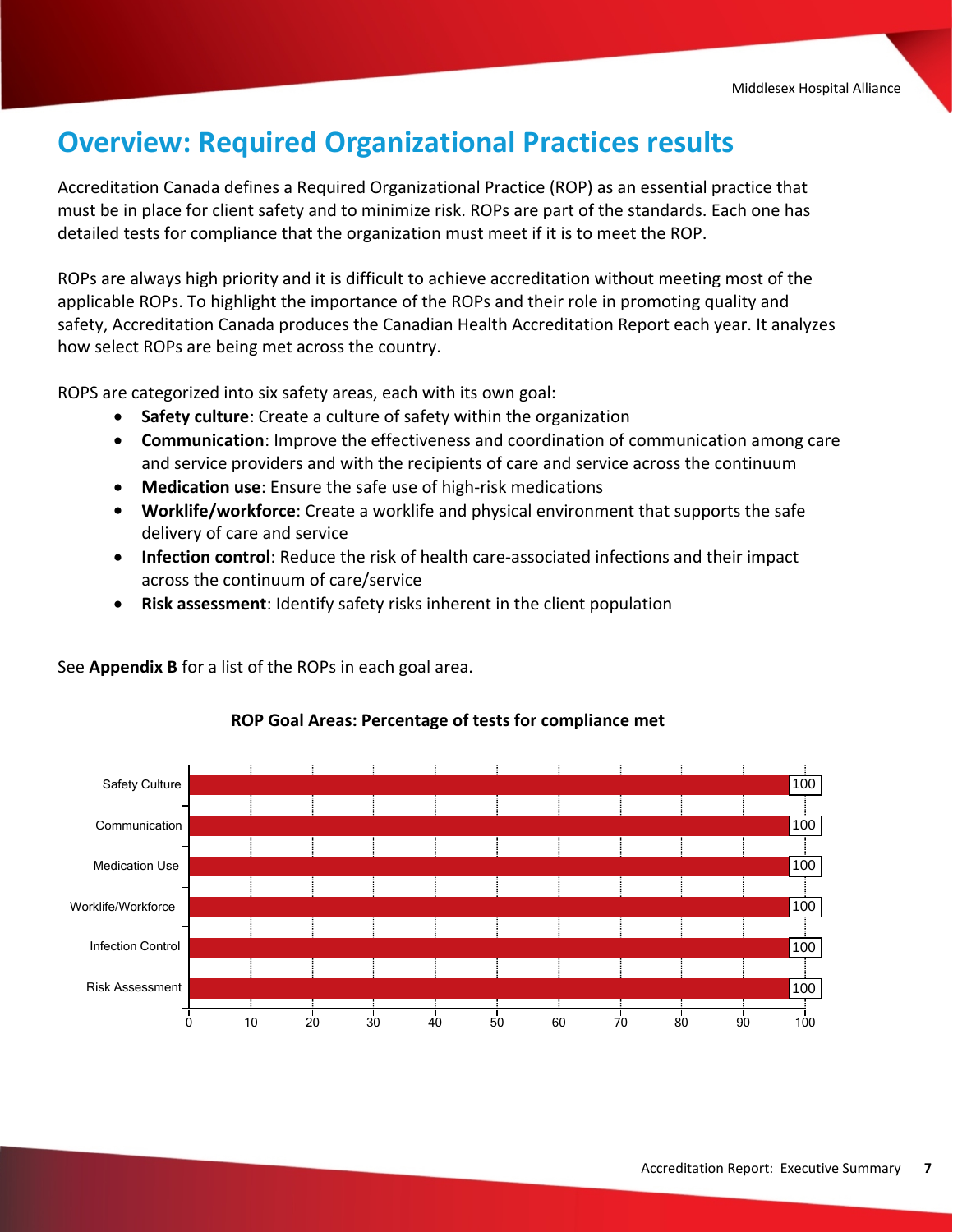# **The quality improvement journey**

The Qmentum accreditation program is a four-year cycle of assessment and improvement, where organizations work to meet the standards and raise the quality of their services. Qmentum helps them assess all aspects of their operations, from board and leadership, to care and services, to infrastructure.

The program identifies and rewards quality and innovation. The time and resources an organization invests in accreditation pay off in terms of better care, safer clients, and stronger teamwork. Accreditation also helps organizations be more efficient and gives them structured methods to report on their activities and what they are doing to improve quality.

In the end, all Canadians benefit from safer and higher quality health services as a result of the commitment that so many organizations across the country have made to the accreditation process.



#### **Qmentum: A four-year cycle of quality improvement**

As **Middlesex Hospital Alliance** continues its quality improvement journey, it will conduct an in-depth review of the accreditation results and findings. Then a new cycle of improvement will begin as it incorporates any outstanding issues into its overall quality improvement plan, further strengthening its efforts to build a robust and widespread culture of quality and safety within its walls.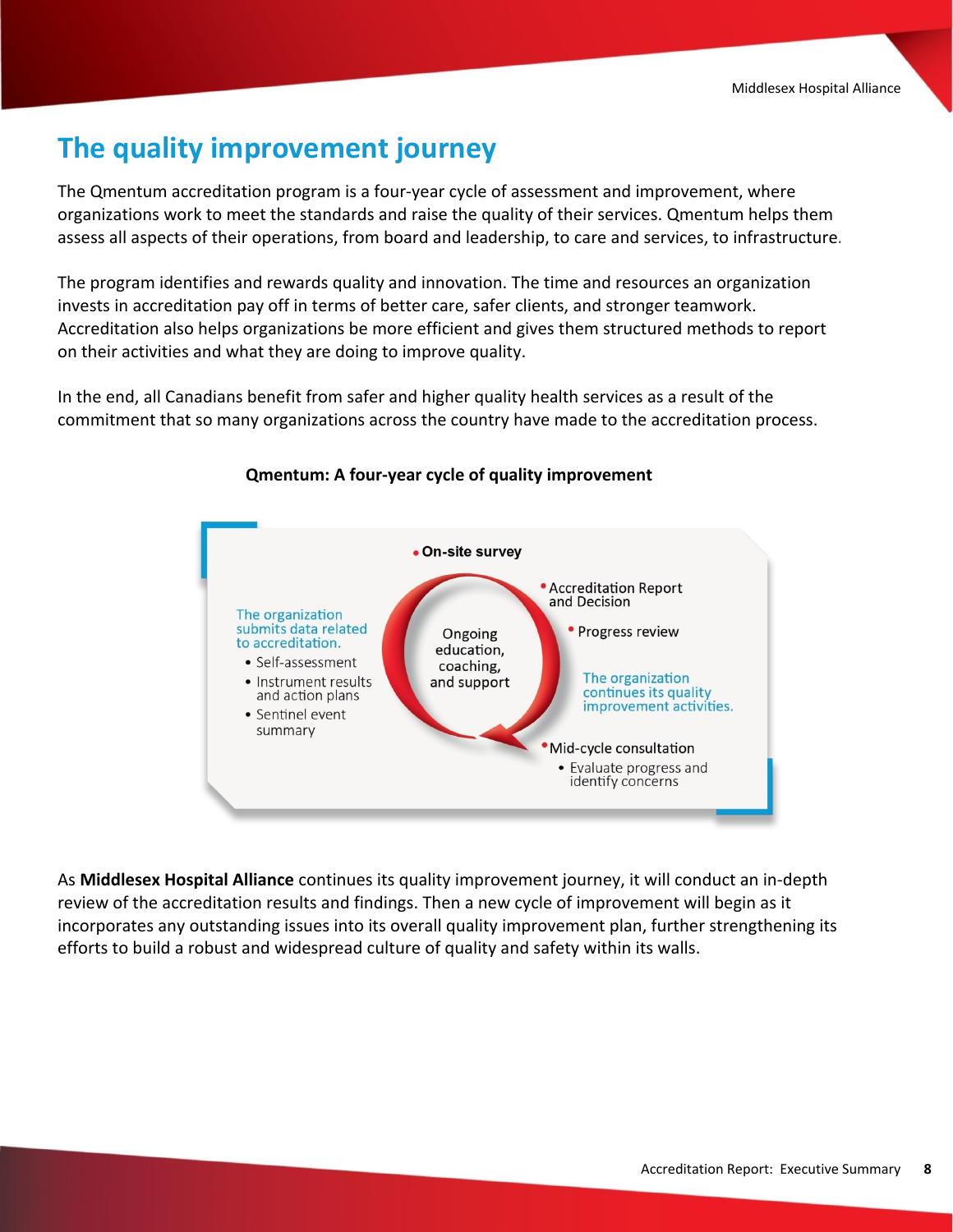Middlesex Hospital Alliance

# **Appendix A: Locations surveyed**

- 1 Four Counties Health Services
- 2 Strathroy Middlesex Hospital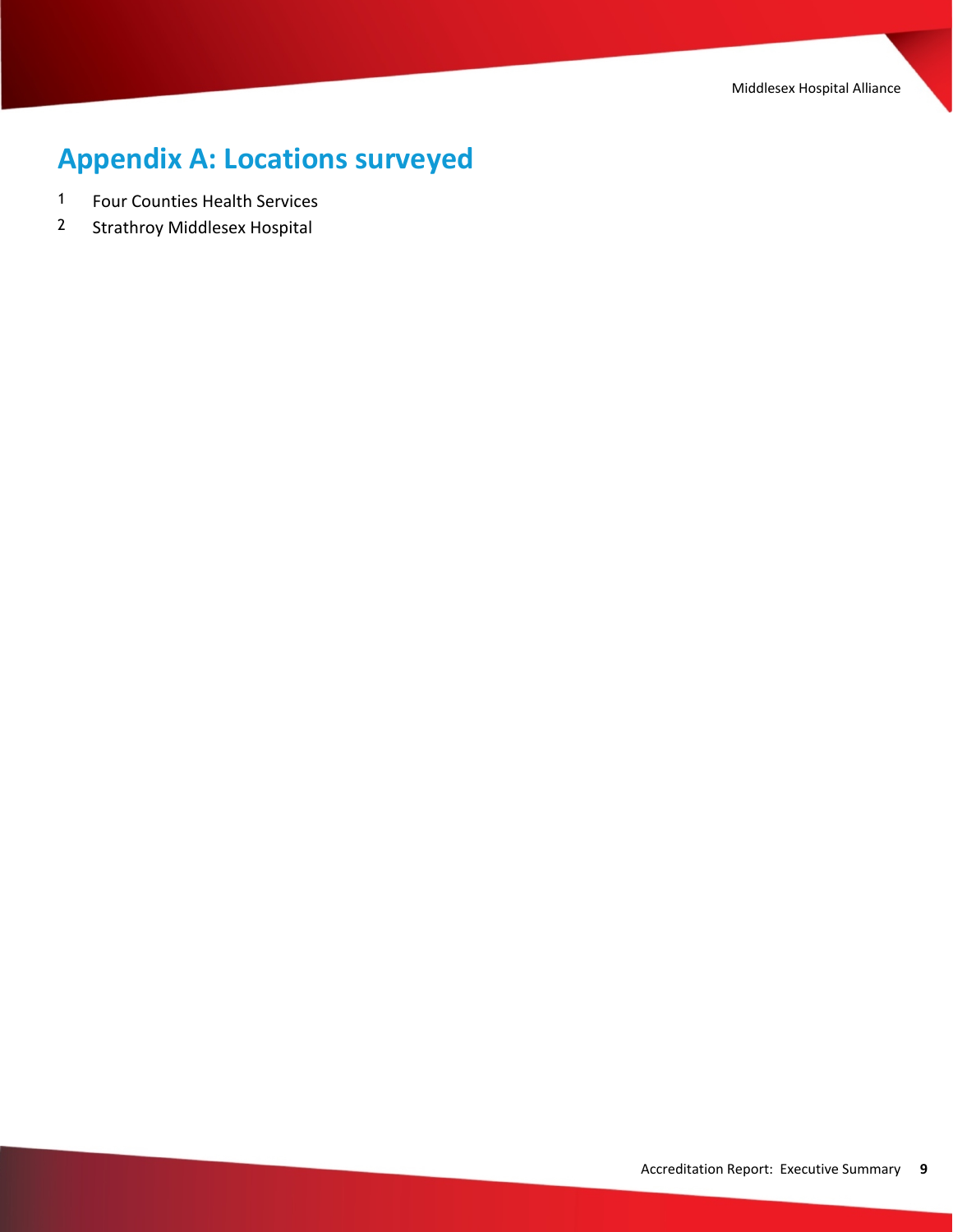# **Appendix B**

Safety Culture

# **Required Organizational Practices**

|                          | • Accountability for Quality                        |
|--------------------------|-----------------------------------------------------|
|                          | • Patient safety incident disclosure                |
|                          | • Patient safety incident management                |
|                          | • Patient safety quarterly reports                  |
| Communication            |                                                     |
|                          | • Client Identification                             |
|                          | Information transfer at care transitions<br>٠       |
|                          | • Medication reconciliation as a strategic priority |
|                          | Medication reconciliation at care transitions<br>٠  |
|                          | • Safe Surgery Checklist                            |
|                          | • The "Do Not Use" list of abbreviations            |
| <b>Medication Use</b>    |                                                     |
|                          | • Antimicrobial Stewardship                         |
|                          | • Concentrated Electrolytes                         |
|                          | • Heparin Safety                                    |
|                          | • High-Alert Medications                            |
|                          | • Infusion Pumps Training                           |
|                          | • Narcotics Safety                                  |
| Worklife/Workforce       |                                                     |
|                          | • Client Flow                                       |
|                          | • Patient safety plan                               |
|                          | • Patient safety: education and training            |
|                          | • Preventive Maintenance Program                    |
|                          | • Workplace Violence Prevention                     |
| <b>Infection Control</b> |                                                     |
|                          | Hand-Hygiene Compliance<br>$\bullet$                |
|                          | • Hand-Hygiene Education and Training               |
|                          | <b>Infection Rates</b>                              |
| <b>Risk Assessment</b>   |                                                     |

• Falls Prevention Strategy